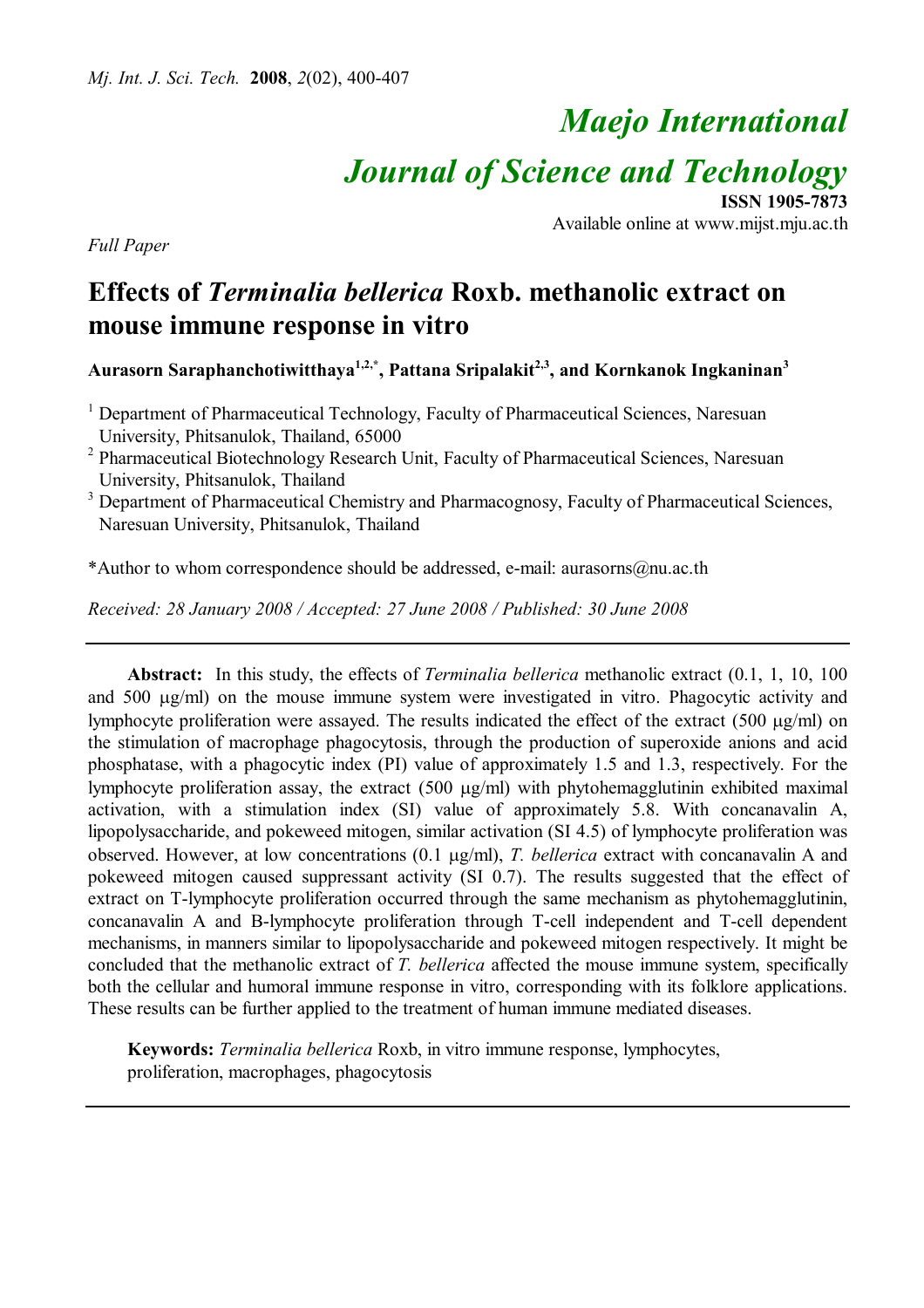## **Introduction**

*Terminalia bellerica* Roxb (Combretaceae) is a perennial herb mainly distributed in the tropical regions and commonly found in South-East Asia, including Thailand. It is one of the ingredients of "tripala", an Ayurvedic formulation that is believed to promote health, immunity and longevity [1]. This formulation, rich in antioxidants, is frequently used in Ayurvedic medicine to treat many diseases such as anemia, jaundice, constipation, asthma, fever and chronic ulcers [2]. The fruit of *T. bellerica* has been used to treat various ailments in the folklore medicine [3]. Antibacterial [4], antidiabetic, and antioxidant [5] activities of crude extracts of *T. bellerica* have been reported. The fruit is also reported to have purgative [6], cardiac depressant, hypotensive and chleretic effects [7]. Chemically, the presence of  $\beta$ -sitosterol, gallic acid, ellagic acid, ethyl gallate, chebulagic acid, mannitol, glucose, galactose, rhamnose, and fructose have been reported in the fruit of *T. bellerica* [8-9]. To investigate the immunomodulatory effects of the *T. bellerica* extract in vitro, phagocytic activity of mouse peritoneal macrophages on nitroblue tetrazolium dye reduction and lysosomal enzyme activity and proliferation of murine splenic lymphocytes using the MTT assay were assayed.

### **Materials and Methods**

#### *Plant material*

Dried fruits of *T. bellerica* were collected in February 2007 and were authenticated by the botanist at the Department of Pharmaceutical Chemistry and Pharmacognosy, Faculty of Pharmaceutical Sciences, Naresuan University, Phitsanulok, Thailand. A specimen was prepared and deposited at the herbarium of Faculty of Pharmaceutical Sciences, Naresuan University, Phitsanulok, Thailand.

## *Chemicals*

3-(4,5-Dimethylthiazol-2-yl)-2,5-diphenyltetrazolium bromide (MTT), nitroblue tetrazolium (NBT) dye, *p*-nitrophenyl phosphate (*p*-NPP), phytohemagglutinin (PHA), concanavalin A (Con A), lipopolysaccharide (LPS), pokeweed mitogen (PWM), dimethyl sulfoxide (DMSO), phorbol-12 myristate-13-acetate (PMA), zymosan A, and antibiotic-antimycotic solution (100 U penicillin, 100  $\mu$ g streptomycin, and 0. 25  $\mu$ g/ml amphotericin B) were purchased from Sigma-Aldrich (Germany).  $\beta$  – Mercaptoethanol and Triton-X were purchased from Fisher Scientific (UK). Fetal bovine serum (FBS) and RPMI-1640 medium were purchased from GIBCO/BRL Invitrogen (Scotland).

#### *Animals*

Female ICR mice (5-6 weeks old) were obtained from the National Laboratory Animal Center, Mahidol University, Bangkok, Thailand. The animals were housed under standard conditions at  $25\pm2$  °C and fed standard pellets and tap water. The experiments were conducted under the surveillance of the Ethics Committee of Naresuan University, Thailand.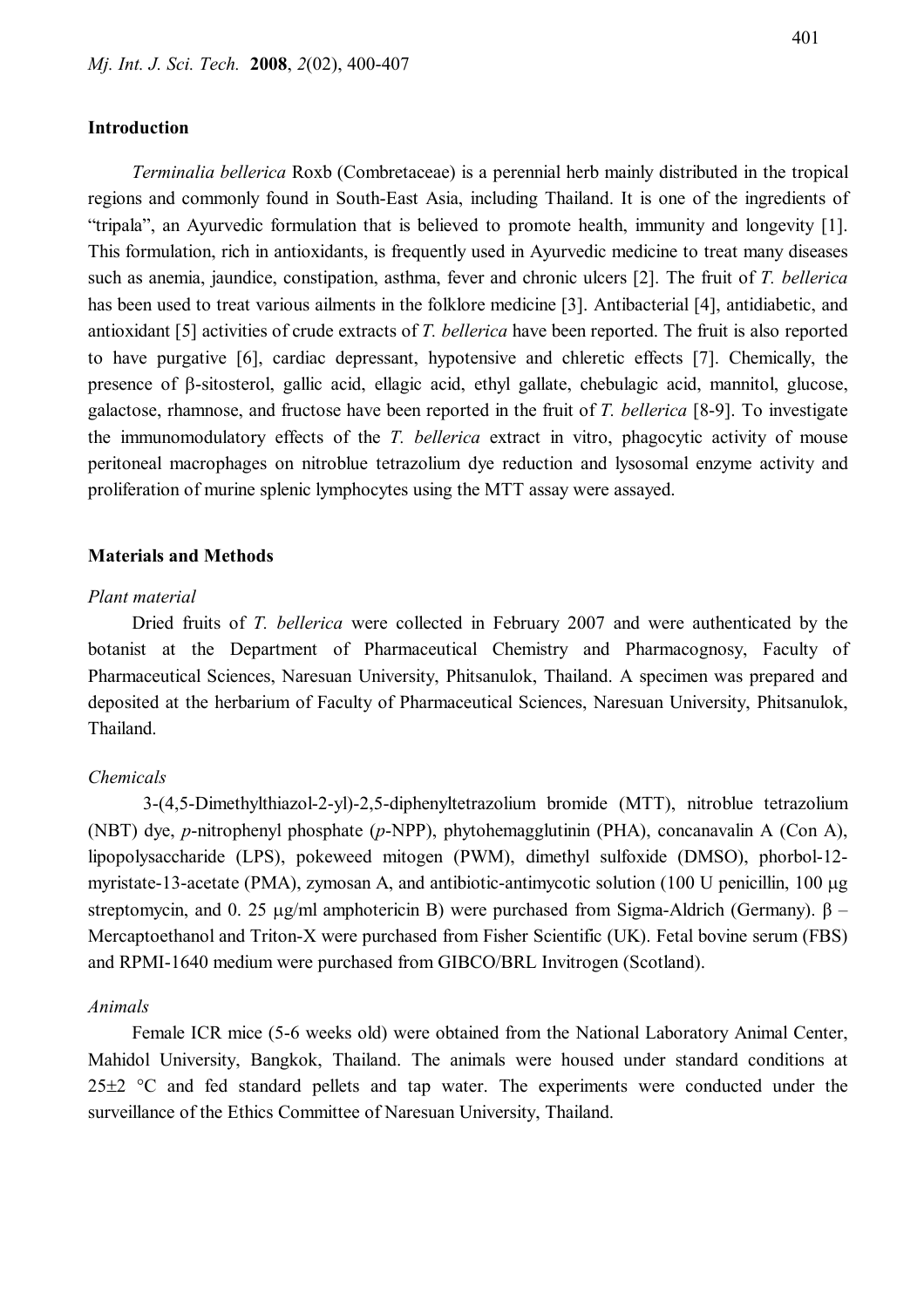#### *Preparation of extracts*

The dried fruits of *T. bellerica* were extracted by maceration in methyl alcohol for 24 h and then filtered. The filtrate was evaporated under reduced pressure until dry, and a yield of 31% (w/w of dried material) of the extract was obtained. To prepare extract concentrations of 0.1, 1, 10, 100 and 500 µg/ml, the extract was dissolved in 0.1% DMSO in phosphate buffer saline (PBS) solution. Insoluble material was removed by centrifugation and the extract solution was sterilised by passage through a  $0.2 \mu m$  filter.  $0.1\%$  DMSO in PBS was used as control in all experiments.

## *Preparation of peritoneal mouse macrophages*

Peritoneal macrophages were isolated following intraperitoneal injection of FBS as a stimulant [10]. Three days later, the peritoneal exudate was collected by peritoneal lavage with RPMI 1640 medium supplemented with 10% heat-inactivated FBS, 50  $\mu$ M 2-mercaptoethanol, 100 U penicillin, 100  $\mu$ g streptomycin and 0.25  $\mu$ g/ml amphotericin B (complete RPMI; CRPMI). The exudate was centrifuged at 2000 rpm at 25  $\degree$ C for 10 min, and the cells were washed twice and re-suspended in CRPMI medium. The cell number was adjusted to  $1\times10^6$  cells/ml, and cell viability was tested by the trypan-blue dye exclusion technique.

### *Preparation of mouse splenocytes*

Mice were sacrificed, and the spleens were removed aseptically. Single cells were prepared by mincing spleen fragments and pressing through a stainless 200-mesh screen in CRPMI medium. After centrifugation at 2000 rpm at 25  $\degree$ C for 10 min, the cells were washed twice and re-suspended in CRPMI medium. The cell number was adjusted to  $1\times10^6$  cells/ml, and cell viability was tested by the trypan-blue dye exclusion technique.

## *Nitroblue tetrazolium (NBT) dye reduction assay*

The NBT dye reduction assay was carried out as previously described [11]. Macrophages  $(1\times10^5 \text{ cells/well})$  were treated with the extract for 24 h at 37 °C in a 5% CO<sub>2</sub> humidified incubator. Cells were incubated with zymosan A  $(5\times10^{6}$  particles/well) and 3 mg/ml NBT dye. After incubation for 60 min, the adherent cells were rinsed vigorously with RPMI medium and washed four times with methanol. After air drying, 2 M KOH and DMSO were added and the absorbance was measured at 570 nm using a microplate reader (Bio-Tek Instrument Inc., USA). The phagocytic index (PI) was determined by the ratio of optical density of the test sample to that of the control.

## *Cellular lysosomal enzyme activity assay*

The cellular lysosomal enzyme activity was used to determine the acid phosphatase activity in the phagocytes as previously described [12]. Macrophages  $(1\times10^5 \text{ cells/well})$  were treated with the extract for 24 h at 37 °C in a 5%  $CO<sub>2</sub>$  humidified atmosphere. The medium was removed by aspiration, and 0.1% Triton X-100, 10 mM *p*-NPP solution and 0.1 M citrate buffer (pH 5.0) were added to each well. The cells were further incubated for 30 min, and 0.2 M borate buffer (pH 9.8) was then added. The absorbance was measured at 405 nm using a microplate reader. The PI value was calculated as in the NBT dye reduction assay.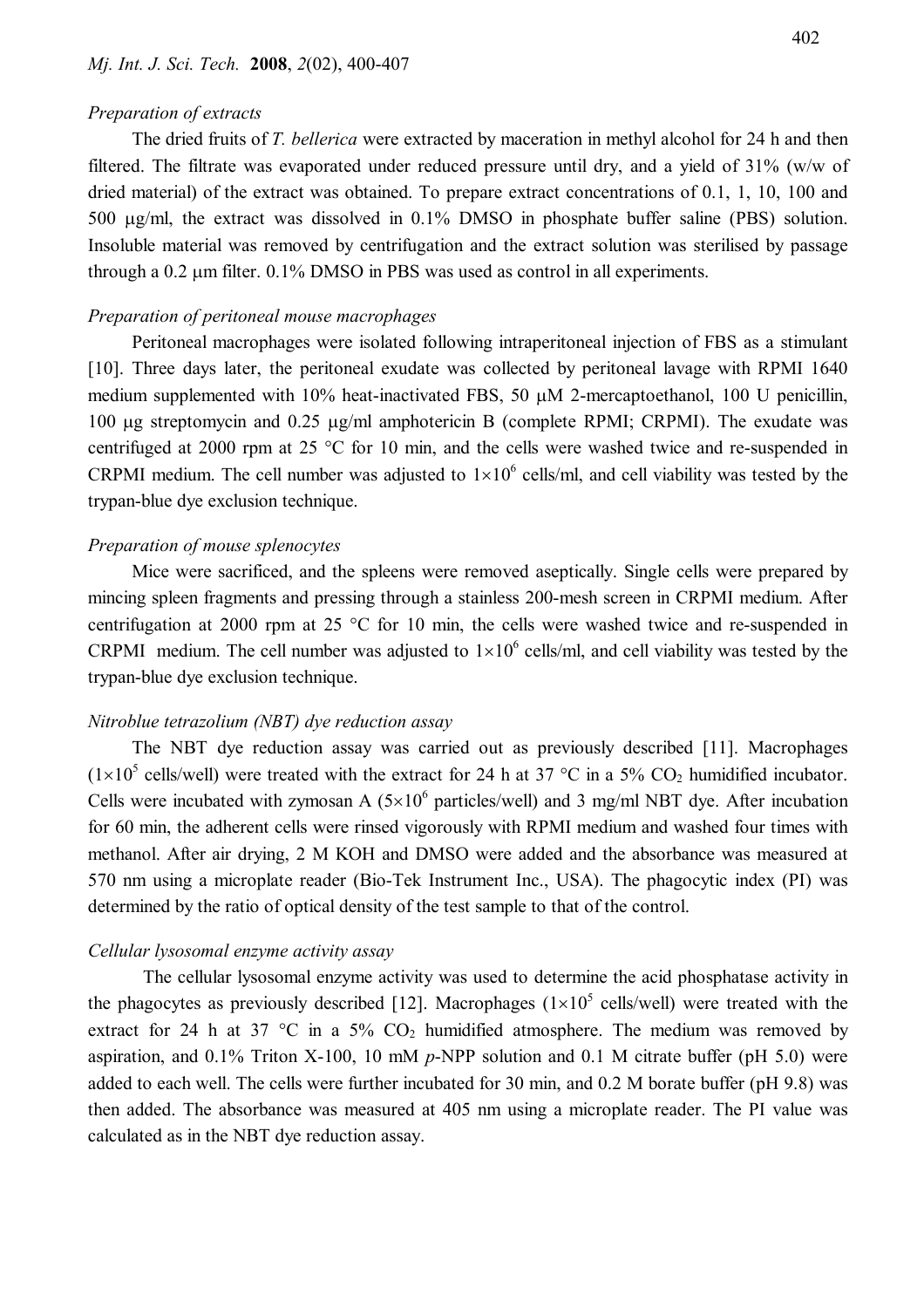#### *Mj. Int. J. Sci. Tech.* **2008**, *2*(02), 400-407

## *Mitogen-induced splenocyte proliferation assay*

The MTT technique was used to detect lymphocyte proliferation as previously described [13]. The optimum dose  $(5 \mu g/ml)$  of mitogen (PHA, Con A, LPS and PWM) was used as positive control. Briefly, splenocyte suspensions were treated with extract and mitogen for 48 h at  $37^{\circ}$ C in a humidified 5% CO2 atmosphere. Subsequently, 5 mg/ml MTT was added, and incubation continued for 4 h. The culture medium was removed by aspiration, and 0.04 M HCl in isopropyl alcohol and distilled water was added. The absorbance was measured at 570 nm using a microplate reader. The stimulation index (SI) was defined as the ratio of optical density of the test sample to that of mitogen.

#### *Statistical analysis*

All experiments were performed in triplicate and the results were expressed as mean  $\pm$  S.E. Statistical significance was analysed using the Student's *t*-test. P values less than 0.05 and 0.01 were considered significant.

#### **Results and Discussion**

Immune activation is an effective and protective approach against emerging infectious diseases [14], and alternative medicine is becoming more popular for the treatment of these illnesses. *T. bellerica* has been used as a traditional remedy in Thailand [3] and various pharmacological activities, such as antioxidant [5], antibacterial [4], anti-HIV, antimalarial, and antifungal activities [15] have been reported. Among the array of medicinal properties attributed to it, a significant one is its therapeutic immunomodulating activity. Thus, this in vitro study was undertaken to determine whether an extract of *T. bellerica* fruit has any immunomodulatory activity.

It is well known that macrophages play a significant role in the defense mechanism against host infection and proliferation of tumour cells. The modulation of macrophage antitumour properties by various biological response modifiers is an area of interest for cancer chemotherapy [16].

As shown in Figure 1, macrophages treated with 500  $\mu$ g/ml of *T. bellerica* extract stimulated NBT dye reduction, with the maximum PI value of about 1.5. After treatment, lysosomal activity was enhanced, with the PI value being approximately 1.3 compared to the control. The results indicated that the extract not only activated oxidative burst reduction, but also stimulated acid phosphatase production.

Although the phagocytic activity of the *T. bellerica* extract has never been reported, the superoxide anion production response of gallic acid, an active component isolated from *T. bellerica* extract, has been discussed. Previous reports of a slight increase of reactive oxygen species (ROS) production in macrophage RAW 264.7 cells in response to gallic acid [17] were consistent with our results. However, the suppressant effect on macrophage chemiluminescence [18] and the inhibition of superoxide scavenging of gallic acid [5] were also presented. Therefore, the compounds responsible for phagocytic activity may be either gallic acid or other phytochemicals present in *T. bellerica*.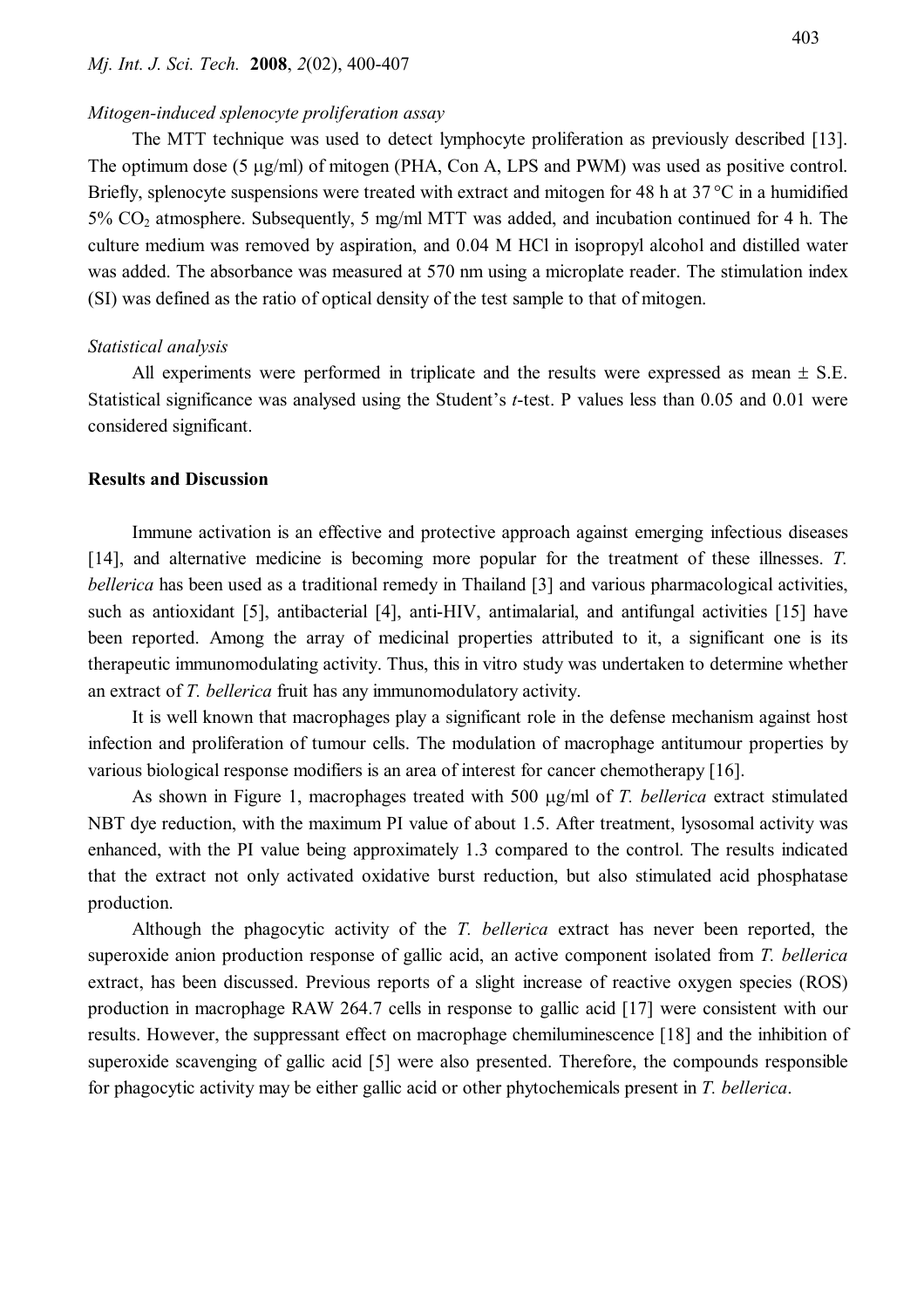

**Figure 1.** Effects of *T. bellerica* methanolic extract on in vitro phagocytosis response of mouse macrophages: (a) nitroblue tetrazolium (NBT) dye reduction, (b) lysosomal enzyme activity. Each value represents the mean  $\pm$  S.E. of triplicate experiments, compared to the control. (\**P*<0.01, \*\**P*<0.05)

The release of nitric oxide, superoxide anion, hydrogen peroxide and lysosomal enzyme from activated macrophages is an enzyme-controlled process. So it is possible that the extract may induce some alteration in the mechanism of activation of the related enzyme such as phosphotyrosine phosphatase, which could result in an increase of  $O_2$ <sup>-</sup> [19]. Moreover, the effect of the extract at high concentrations on the stimulation of phagocytic activity may be due to a significant amount of active ingredients contained in *T. bellerica* extract. These observations suggest a possible application of *T. bellerica* to the treatment of microbial infections and cancer.

Lymphocyte transformation is an in vitro technique commonly used to assess cellular immunity in humans and other animals [20]. In this study, the proliferative response of lymphocytes, in terms of metabolic activity augmented by the *T. bellerica* extract, was assessed by a colorimetric MTT assay. Since the presence of mitogen in the system can affect the possible activation pathway of the extract [21], PHA and Con A were used for T cell activation whereas LPS and PWM were used to stimulate B cell proliferation through T cell-independent and T cell-dependent pathways respectively [10].

In the presence of PHA, the extract at  $100$  and  $500 \mu g/ml$  stimulated the lymphocyte proliferation with the maximum SI value of about 5.8 (500  $\mu$ g/ml), compared to treatment with PHA alone. Treatment with extract and Con A caused a dual response in a dose-dependent manner. The extract at low concentrations  $(0.1-10 \mu g/ml)$  caused suppression of lymphocyte proliferation, with a minimal SI value of about  $0.7$  ( $0.1 \mu g/ml$ ), while the extract at high concentrations (100 and 500  $\mu$ g/ml) led to activation, with a maximal SI value of 4.5 (500  $\mu$ g/ml). With LPS, the extract at 100 and 500  $\mu$ g/ml increased lymphocyte proliferation with a maximal SI value of 4.5 (500  $\mu$ g/ml).

Moreover, a biphasic dose-dependent response was observed after treatment with the extract and PWM, similar to that observed after treatment with extract and Con A (Figure 2).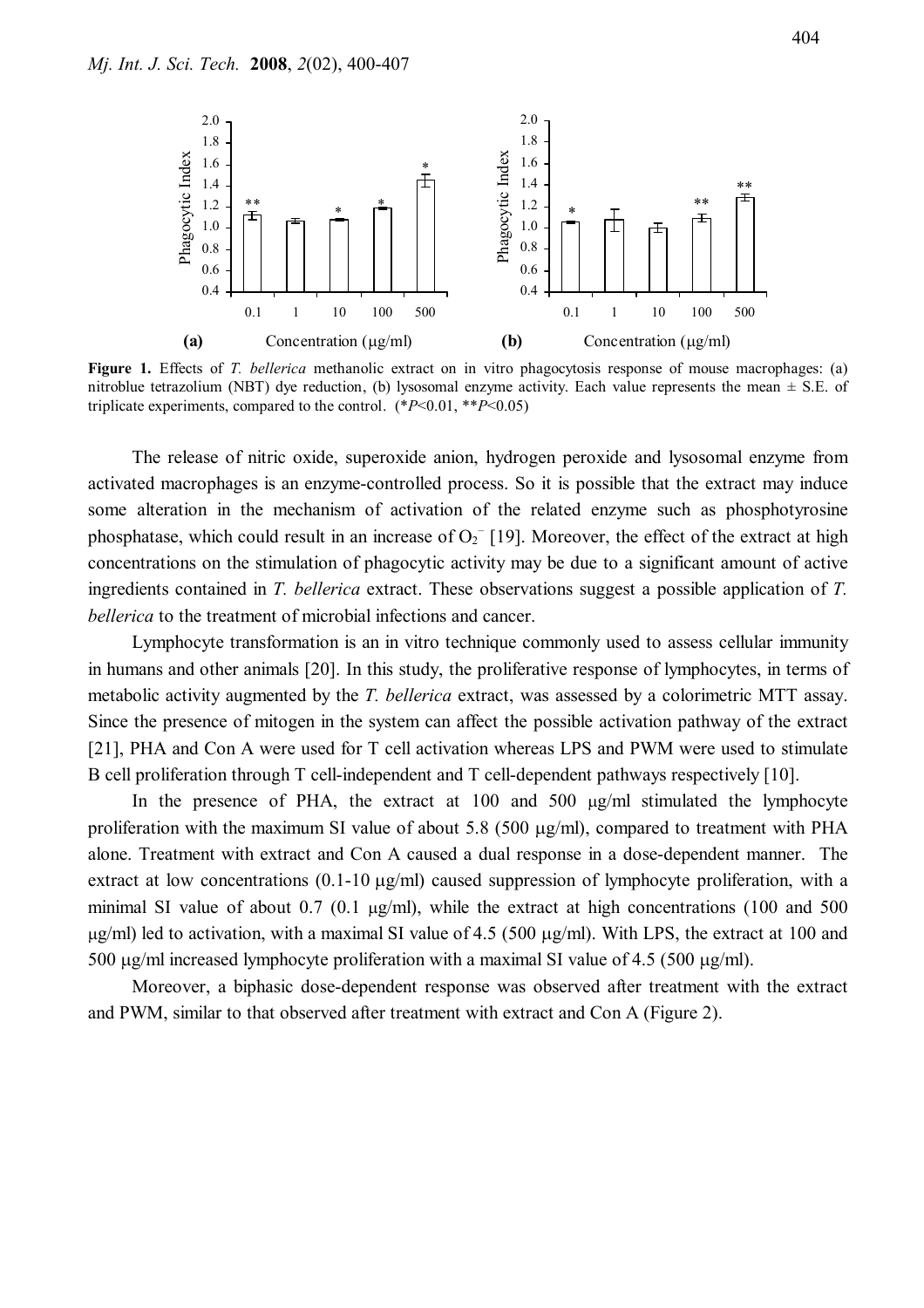

**Figure 2.** Effects of *T. bellerica* methanolic extract with 5  $\mu$ g/ml mitogen on the in vitro proliferation response of mouse lymphocytes: (a) with PHA, (b) with Con A, (c) with LPS, (d) with PWM. Each value represents the mean  $\pm$  S.E. of triplicates, compared to mitogen alone. (\**P*<0.01, \*\**P*<0.05)

Our investigation suggested that the *T. bellerica* extract affected T cell proliferation mainly through the same mechanism as PHA. The extract with LPS and PWM also affected B cell proliferation through T cell-independent and T cell-dependent mechanisms respectively. The results indicated that the extract affected cellular mediated immunity (CMI) rather than humoral mediated immunity (HMI). The extract inhibited PHA-induced human lymphocyte proliferation [22], but induced some enhancement of mouse splenic B-cells [23]. Since both inhibitory and stimulatory activities of gallic acid on lymphocyte proliferation have been previously reported, gallic acid might be responsible for this activity. Moreover, this circumstantiated the evidence that the same extract exerted a biphasic response, depending on the applied concentration. This was in agreement with the effects of other plants, which had either stimulatory or inhibitory activities on the immune response [24]. Besides gallic acid, there were other phytochemical compounds present in the fruit of *T. bellerica,* such as ellagic acid, ethyl gallate, chebulagic acid and  $\beta$ -sitosterol [8-9]. Three lignans and one flavan from the *T. bellerica* extract showed significant anti-HIV, antimalarial , and antifungal activity in vitro [15]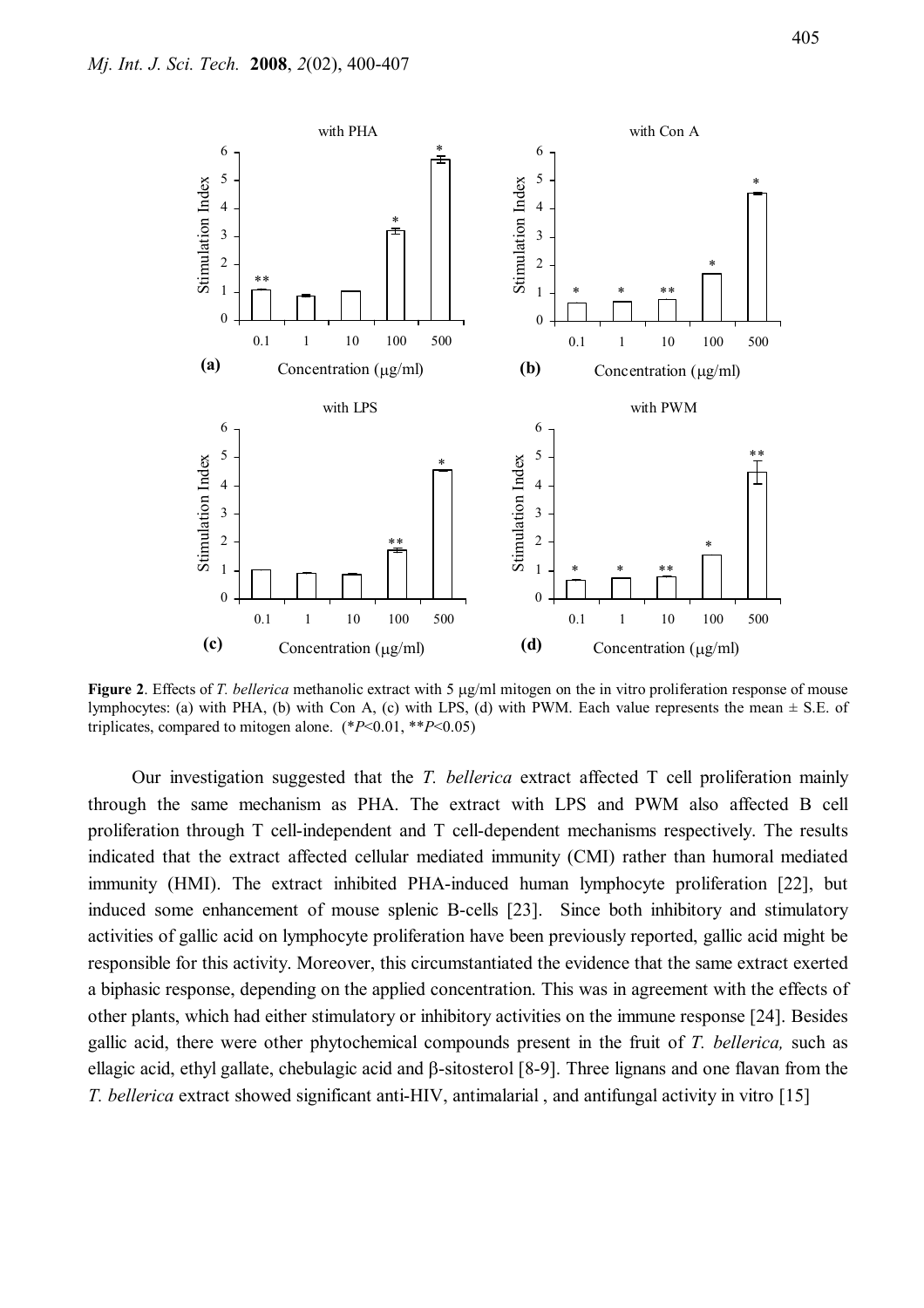Therefore, it is possible that other compounds contained in *T. bellerica* extract might be responsible for the immunomodulatory activity as well.

### **Conclusions**

The present study has confirmed the traditional uses of *T. bellerica*, showing it has an immunomodulatory property that can differently alter both macrophage phagocytic activity and proliferation of splenic lymphocytes. Furthermore, the *T. bellerica* extract has immunosuppressant effects at low concentrations while stimulatory activity is observed at high concentrations. These results suggest a potential therapeutic application of this plant in the treatment of disease associated with the functions of phagocytes and lymphocytes. In vivo immunological assays and characterisation of the mechanism of action of the extract need to be further evaluated.

## **Acknowledgement**

This study was supported by the National Research Council of Thailand (Grant No. AR79/2550).

## **References**

- 1. G. C. Jagetia, M. S. Baliga, K. L. Malagi, and M. S. Kamath, "The evaluation of the radioprotective effect of Tripala (an ayurvedic rejuvenating drug) in the mice exposed to radiation", *Phytomedicine*, **2002**, *9*, 99-108.
- 2. T. Sandhya and K. P. Mishra, "Cytotoxic of breast cancer cell line, MCF 7 and T 47 D to triphala and its modification by antioxidants", *Cancer Lett.*, **2006**, *238*, 304-313.
- 3. N. Bunyapraphatsara, "Medicine plants (4)", Prachachon Publishing Ltd., Bangkok, **2000**, pp. 477-482.
- 4. I. Ahmad, Z. Mehmood, and F. Mohammad, "Screening of some Indian medicinal plants for their antimicrobial properties", *J. Ethnopharmacol.*, **1998**, *62*, 183-193.
- 5. M. C. Sabu and R. Kuttan, "Anti-diabetic activity of medicinal plants and its relationship with their antioxidant property", *J. Ethnopharmacol.*, **2002**, *81*, 155-160.
- 6. M. D. Chakravarti and J. N. Tayal, "Preliminary examination of the fruits of *Terminalia belerica*  Roxb", *Sci. Culture*, **1947**, *13*, 122.
- 7. H. N. Siddiqui, "Studies on *Terminalia belerica* Roxb: effect on bile secretion and pharmacodynamic properties", *Indian J. Pharmacol.*, **1963**, *25*, 297-302.
- 8. A. K. Nandy, G. Poddar, M. Sahu, P. Manto, and B. Shashi, "Triterpenoids and their glucosides from *Terminalia bellerica*", *Phytochemistry*, **1989**, *28*, 2769-2772.
- 9. L. R. Row and P. S. Murty, "Chemical examination of *Terminalia belerica* Roxb", *Indian J. Chem.*, **1970**, *8*, 1047-1048.
- 10. A. Manosroi, A. Saraphanchotiwitthaya, and J. Manosroi, "Immunomodulatory activities of *Clausena excavata* Burm. f. wood extracts", *J. Ethnopharmacol*., **2003**, *89*, 155-160.
- 11. P. Rainard, "A colorimetric microassay for opsonins by reduction of NBT in phagocytosing bovine polymorphs", *J. Immunol. Methods*, **1986**, *90*, 197-201.